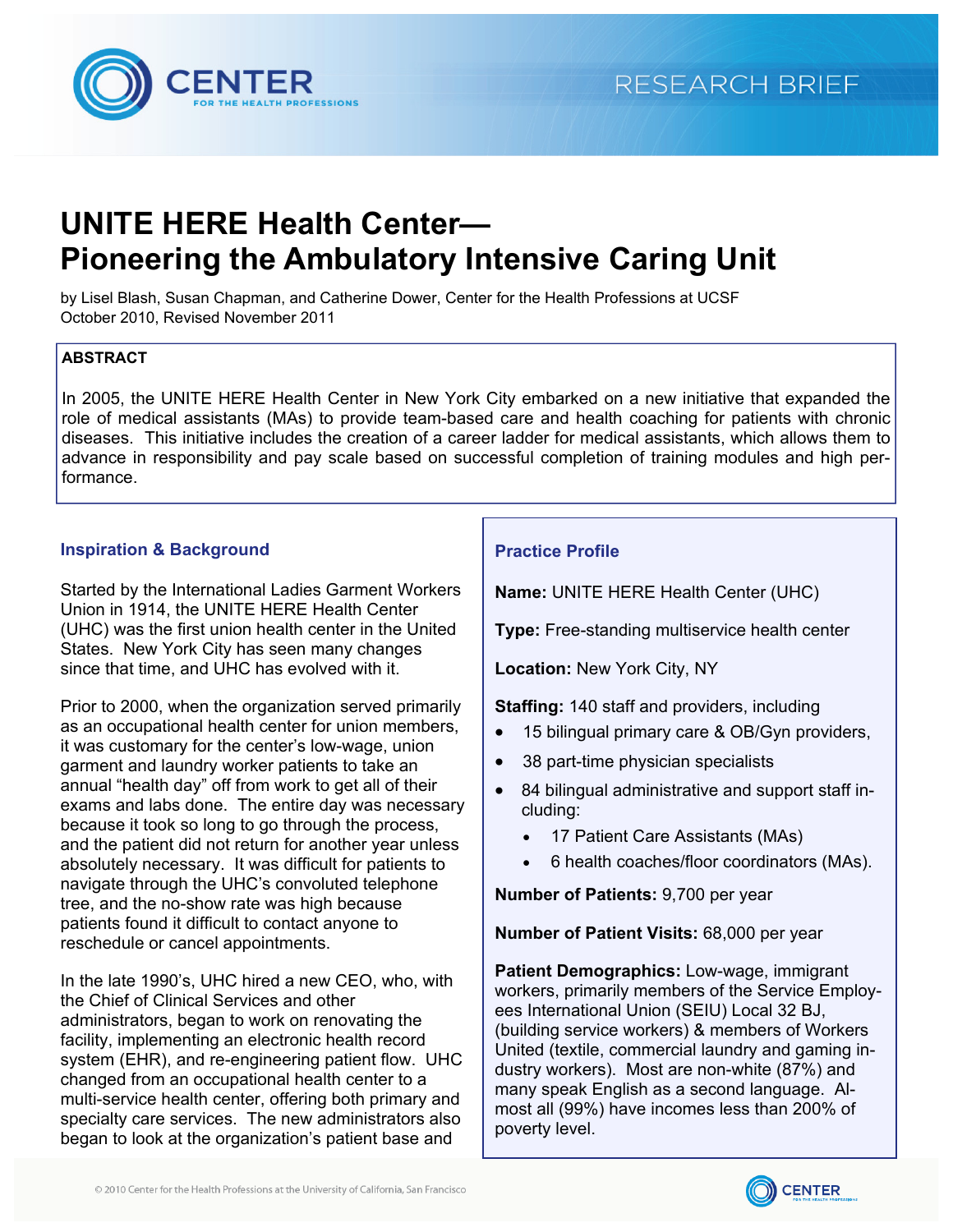#### <span id="page-1-0"></span>cost model.

UHC was created in response to a tuberculosis epidemic, but by the turn of the new century, the Center was facing a new and costly epidemic of chronic diseases like diabetes, heart disease, and hypertension. Physicians were too busy to provide all of the education and follow-up needed by patients with multiple chronic diseases, and nursing staff had become prohibitively expensive and increasingly difficult to recruit. UHC needed a model that provided affordable, comprehensive primary care to a low-income, largely immigrant population that was experiencing a high rate of chronic disease.

# *[The Ambulatory Intensive Caring Unit Model](http://www.chcf.org/publications/2011/05/ambulatory-intensive-caring-units)*

In 2005, a group of health care policy experts led by Dr. Arnold Milstein and funded by the California HealthCare Foundation released a white paper on a cutting-edge model of health care provision called "[The Ambulatory Intensive Caring Unit,](http://www.chcf.org/publications/2011/05/ambulatory-intensive-caring-units)" or A-ICU. UHC's Executive Director Dr. Karen Nelson was on the review committee for the 2005 white paper released by the group, and brought the model to the attention of the rest of UHC's leadership.

[The A-ICU model a](http://www.chcf.org/publications/2011/05/ambulatory-intensive-caring-units)t UHC is based on certain premises:

- 1. Health care can be made more affordable by fundamentally redesigning how care is delivered.
- 2. The focus needs to be on the sickest patients, those who entail the most costs for the health care system and are least well-served by it.
- 3. Doctors and other providers cannot, due to time and cost constraints, be expected to successfully manage patients' diseases.
- 4. Patients should take an active part in managing their own care using education and resources supplied by their providers.
- 5. Frontline staff can be trained to deliver some of this education, and can often do so more effectively than provider staff.

[The A-ICU model e](http://www.chcf.org/publications/2011/05/ambulatory-intensive-caring-units)ntails what initiators call three "floors":  $^{\mathsf{i}}$ 

1. First Floor: Frontline workers trained to perform relationship-based care management including close and continuous contact with patients to provide coaching and support for lifestyle changes.

- 2. Second Floor: Providers such as physicians and nurse practitioners, whose services are reserved for patients' clinical needs as visits are streamlined via use of IT resources and support by First Floor staff.
- 3. Third Floor: Referral to designated specialists and acute care as needed based on costs, efficiency, and quality.

UHC already had on staff a pool of experienced and motivated medical assistants, called "*patient care assistants*" (PCAs), who could potentially be trained to take on first-floor tasks. Because the PCAs were more likely to speak the same language and share a cultural background with patients, employing them as health coaches might serve to encourage more trust and rapport with patients when working on selfmanagement goals.

We asked the patient care assistants, "If this was you, your mother, your child, what would you want from a visit?"

*-Audrey Lum, Chief of Medical Services-* 

UHC began a collaborative planning process for the A-ICU in the fall of 2005 and started a pilot test of the A-ICU, that they called the "Special Care Center (SCC)", in May 2006.<sup>ii</sup> Planners created a team of three providers, three PCAs, two Health Coaches, a greeter, and a patient support services person. The team used UHC's electronic health record system to document "special care" services, and track outcomes. UHC eventually spread the initiative to the entire health center as a result of their success with the SCC. There are now three active teams.

# **Training**

Utilizing resources from the American Diabetes Association, the New York City Department of Health and Mental Hygiene clinical guidelines, as well as material developed in-house by providers, UHC developed their own didactic and clinical curriculum to enable PCAs to take on patient education activities usually assigned to nurses or clinical diabetes educators. UHC subsequently copyrighted the training materials.

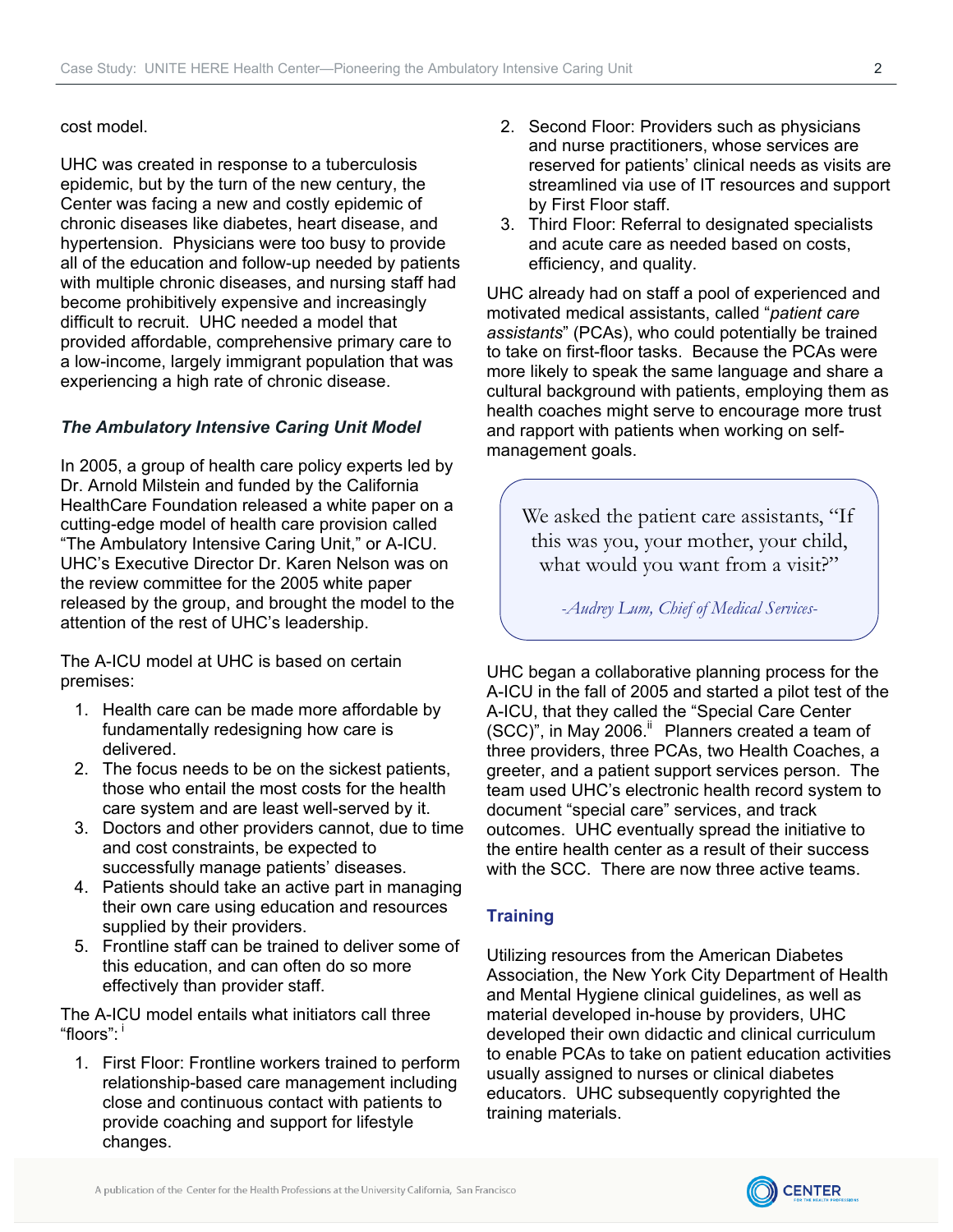<span id="page-2-0"></span>The initial training included dedicated 2-hour weekly sessions held during the clinic workday over a 9 month period. The program's didactic sessions featured topics such as chronic disease education, medical terminology and charting, hands-on training on equipment, and consultant-led sessions on "soft" skills such as communication, motivational interviewing<sup>11</sup>, and self-management support. PCAs were also coached on how to be successful participants in medical teams.

All UHC PCAs are required to participate in the training and are capable of providing some patient education as a result. Each of the nine training modules includes a written competency exam. PCAs who pass all nine modules may qualify to become health coaches. Those who qualify to become health coaches are given the opportunity to shadow an experienced health coach to determine whether they want to apply for the position. They must also undergo an observation so that a supervisor can assess their ability to engage patients in goal-setting and self-management. The trainees and instructors are released from patient care responsibilities during the training with other staff providing needed coverage. To date, all PCAs have gone through the training and six have become health coaches.

Beyond the initial training, there is an ongoing onehour training session for the PCAs from each of the three medical teams every other week. Each team has a special day for the training so that another team can cover for them while they are in training. Health coaches take part in these trainings, but there is also a separate weekly meeting for the health coaches to talk with supervising providers and administrators about their cases. The assistant director of clinical services and the staff nutritionist, both of whom were trained by consultants to serve as trainers, conduct a majority of the trainings.

# **The A-ICU in Practice**

The UHC has two primary care teams, the Blue Team and the Green Team, each with six providers, five PCAs, two health coaches, two patient support service staff, a greeter, and an administrator. There is also a new Red Team for the specialty floor, which includes six PCAs who work with the specialists (4.66 FTE).

The teams huddle (meet) for about 20 minutes every morning to discuss the day's work. The physician or NP provider informs the team which patients need to be seen by a health coach.

The different aspects of the practice model each have characteristics that help make it work.

**Patient Care Assistants:** PCAs perform all of the basic clinical responsibilities of medical assistants such as rooming, taking vital signs and preparing patients for visits, and scheduling. They also work as part of a team reviewing charts for preventive protocols. PCAs provide basic patient education in a culturally and linguistically appropriate way so the patient can utilize the knowledge in their daily living. PCAs may stay with the provider during some procedures, and may assist in interpretation and translation (all PCAs are bilingual). While not all PCAs pass all of the modules to become health coaches, all receive the training that allows them to cover for the health coaches when they are ill or on vacation. Likewise, health coaches may fill in for PCAs.

"We work as a team; we all do the same kind of work. I back them up; they back me up if I am behind."

*-Andrea Pico, Patient Care Assistant-*

**Health Coaches:** Those PCAs who have been promoted to the role of health coach work one-onone with patients in setting self-management goals, conducting telephone follow-up with patients, and leading group visits for patients with chronic diseases. Health coaches typically have 12-18 scheduled appointments per day. The appointments are individual visits or telephone follow-up for health education, self-management, blood glucose, or blood pressure checks. There is always availability for walk-ins or same-day appointments. Health coaches typically spend 20-30 minutes with each patient, but have the flexibility to spend more time with a patient who needs additional help. Health coaches document all of the education they provide in specially designed templates within UHC's electronic health record. They can also revert to PCA duties when needed.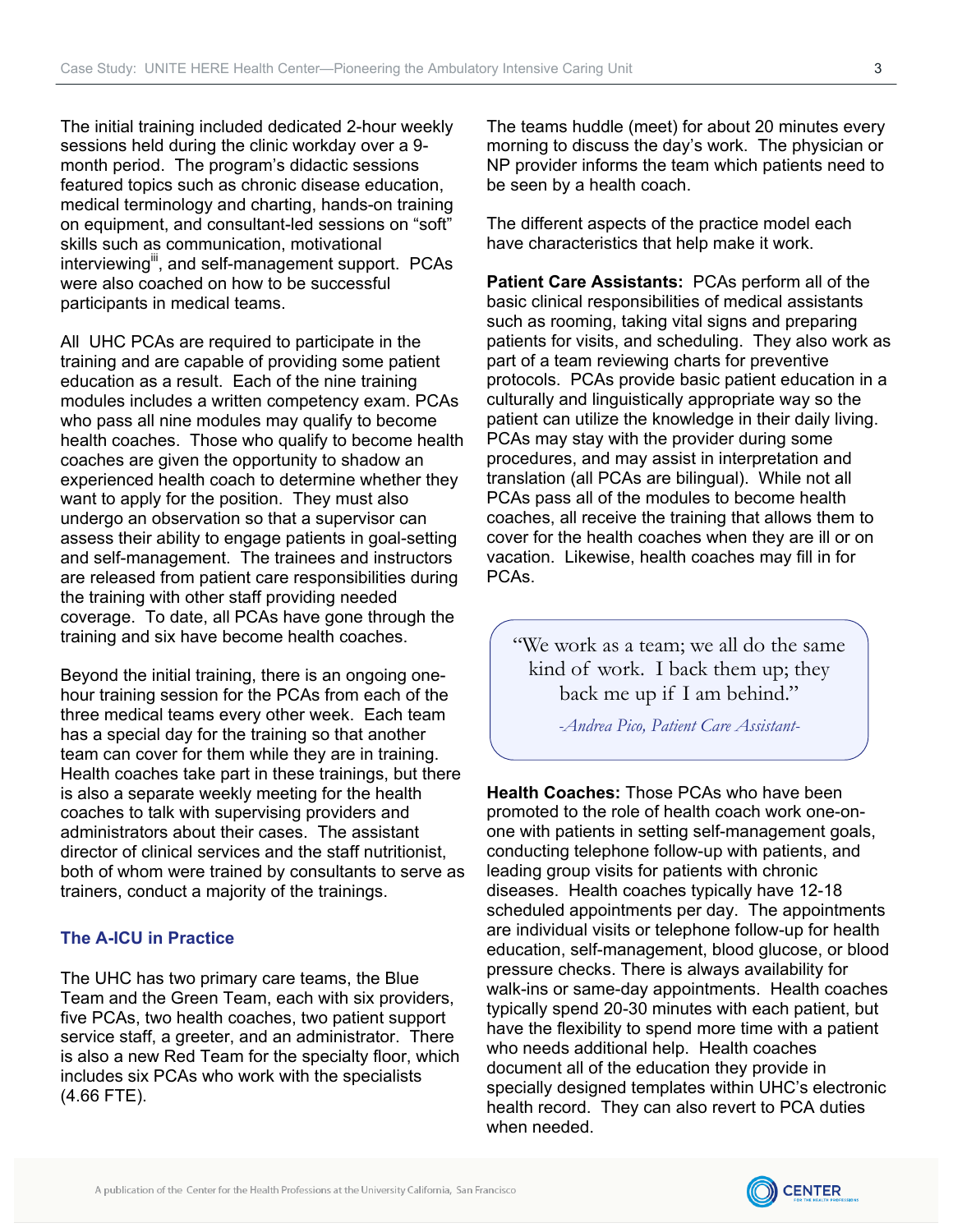<span id="page-3-0"></span>**Floor Coordinators:** Most of the current health coaches also serve as floor coordinators, another promotion level within the UHC structure. The role of the floor coordinator includes assisting with scheduling provider time, assuring that the provider has coverage, assisting with walk-ins, assisting the PCAs, and covering for PCAs if they fall behind. Floor coordinators insure efficient flow of patients to providers, and within the larger team. A health coach might work five hours on health coach tasks and three hours on floor coordinator tasks in a typical day.

**Electronic Health Record:** The UHC EHR plays a major role in this initiative. Every month the care team receives a panel report on patients with diabetes and other chronic diseases, and reviews patient conditions to determine who to target for follow-up.

There are no paper notes; staff relies on in-room computers (or laptops) to document all encounters in the EHR. UHC developed custom EHR templates that provide staff with prompts for providing patient care and education. For example, UHC's extensive diabetes template includes nine modules. In Module One, staff are prompted to cover basic nutrition with the patient, including information about the "plate method" and carbohydrate intake, and are reminded which handouts to give to and review with the patient.

**Patient Access: Patients are provided a single** patient access card with a direct line for all departments in the UHC. There is no phone tree and patients rarely need to leave a message because there is always someone there to pick up the line. PCAs take turns answering a medical question line via a specially designated cell phone so that patients have easier access to UHC staff. PCAs make and take phone calls throughout the day so they can transmit information from the patient to provider and vice versa.

#### **Resources**

**Financing:** The Special Care Center/A-ICU model includes an extensive array of non-reimbursed services including ongoing EHR customization, intensive staff training, care management, and patient education. Additional costs include increased pay for staff promoted to health coach/floor

coordinator roles.

The A-ICU is not fiscally feasible under the traditional fee-for-service reimbursement system of most payers. The model is primarily supported by a monthly capitation per-member-per-month fee from various unions through their respective health and welfare funds for the services provided to union members and their families.

The UHC calculated a rate that varies with each union fund depending what is covered by the capitation. Some funds pay a capitation fee that covers all services provided on-site while other funds pay a capitation fee for the non-billable services and provider visits are billed to the insurance companies at a fee-for-service rate.<sup> $iv$ </sup> Over half of the patients are under capitation, the rest are in the Health Insurance Plan of New York fee-for-service plans with other major payers including Emblem, Blue Cross/Blue Shield, Magnicare, Medicare and some Medicaid products.

**Development Costs:** The United Hospital Fund provided the initial \$75,000 grant for developing the curriculum. This required twelve months of development, including more than a day a week of provider/administrator time in developing the materials. Additional time was required on the part of providers, PCAs, and other staff in providing input on the development of training materials and templates for the EHR.

In 2007, the organization received an 18-month \$460,000 grant from the New York State Health Foundation for implementation of an "Innovative Primary Care Model for Low Income Retired Patients with Diabetes". The grant included funding to develop an additional curriculum and train PCAs/ health coaches regarding the special needs of the elderly, with a focus on geriatric syndromes that affect the care of elderly diabetic patients.

**Training:** Initial training for the A-ICU required at least two hours a week of time on the part of PCAs and at least one administrative/provider-level staff member over a nine-month period. Ongoing training includes approximately one hour for all PCAs every other week, plus weekly time for an administrator/ provider level staff member serving as a trainer. The weekly health coach meetings also require dedicated staff time.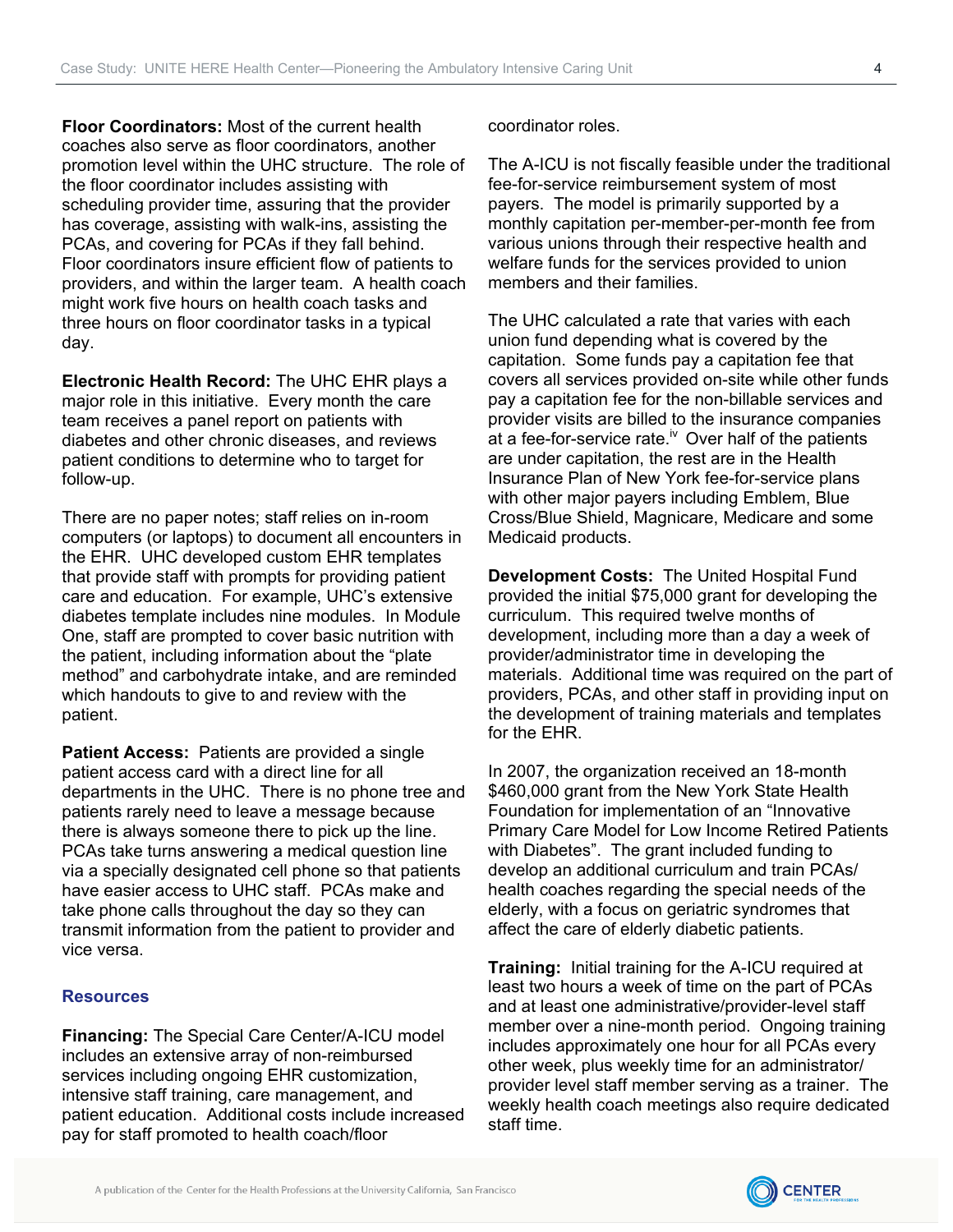**Information Technology:** There is one part-time template developer who is primarily devoted to the development and upgrade of automated templates that serve as electronic charts and provide instructions to staff to conduct basic, standardized patient screening and education.

# **Challenges**

The major challenges to implementing this model include gaining the trust and support of physician providers, training the PCAs to implement the model, and building the confidence of the PCAs to take on the task of providing health coaching to patients. Some staff did not like the new model and left the organization early in the implementation stage. An additional challenge is the changing patient base, which impacts the focus of services and reimbursement options.

**Physician Providers:** Staff noted that it was initially difficult to get physician providers to support the initiative because they were not convinced that the PCAs could be trained and trusted to provide consistent and reliable health education support. Project initiators were able to overcome this challenge by asking the providers to help develop the curriculum for the training and to conduct competency exams. Bringing the providers into the process convinced many who were more skeptical to accept the change.

**Patient Care Assistants:** Some PCAs were initially reluctant to engage in the new model because they were concerned about the providers allowing them to conduct health education. One staff member noted that the PCAs were used to being "at the bottom rung" of the ladder and lacked confidence to step outside of their traditional role. After the first cohort of health coaches started working with patients, it became somewhat easier to convince other PCAs that this was a role they too could take on.

Staff cited ongoing difficulty in finding enough PCAs willing to take on the health coach role, despite the increase in pay. While some PCAs are not willing to "step outside their comfort zone" to work one-on-one with patients as health educators, others may simply enjoy being more involved in the clinical aspects of health care.

Administrators continue to work with existing staff and to target key medical assisting educational programs to find interns who are a good fit for this model of care and who may eventually become hired as PCAs, and then be promoted to health coaches.

**Reported Patient Responses:** One patient care assistant noted that the transition was hard for the patients because they were confused about the role of the Health Coach, who was not a doctor, NP, or nutritionist. It reportedly took some time for patients to get comfortable with the health coach role.

**Training:** Training the PCAs to take part in this model was costly in time and labor-intensive, requiring nine months of classes and nearly as much time in advance planning. There was a steep learning curve for all, and the new model increased PCA responsibility and the complexity of tasks.

**Changing Patient/Payer Base:** The patient population has changed over time. UHC initially served Eastern European women in the garment industry. Then, in more recent decades, the garment worker population shifted to predominantly Asian and Latino women. Since the 2001 attack at the World Trade Center, the garment industry in New York City has been in decline. UHC has had to shift focus to workers from other sectors, such as textile and hotel workers, and service staff at pharmacy and sundries chains. This has changed the UHC's patient population again by incorporating a larger population of male patients (garment workers were predominantly female), slightly more affluent patients (hotel workers tend to earn more than garment workers), and more East Asian patients. This shift in patient population required shifting the focus of services. UHC may also take on members from the Freelancers Union, which will again shift its patient population to incorporate greater numbers of young, white, and possibly more affluent patients.

As union membership in the U.S. continues to decline, it has become more challenging for UHC to maintain the patient base of union members covered by capitation on which this model relies. Enhanced services performed by non-provider staff are not sustainable in an entirely fee-for-service environment. As the capitated patient base shrinks, the organization has moved to a Patient-Centered Medical Home model and recently received recognition status from the National Committee for

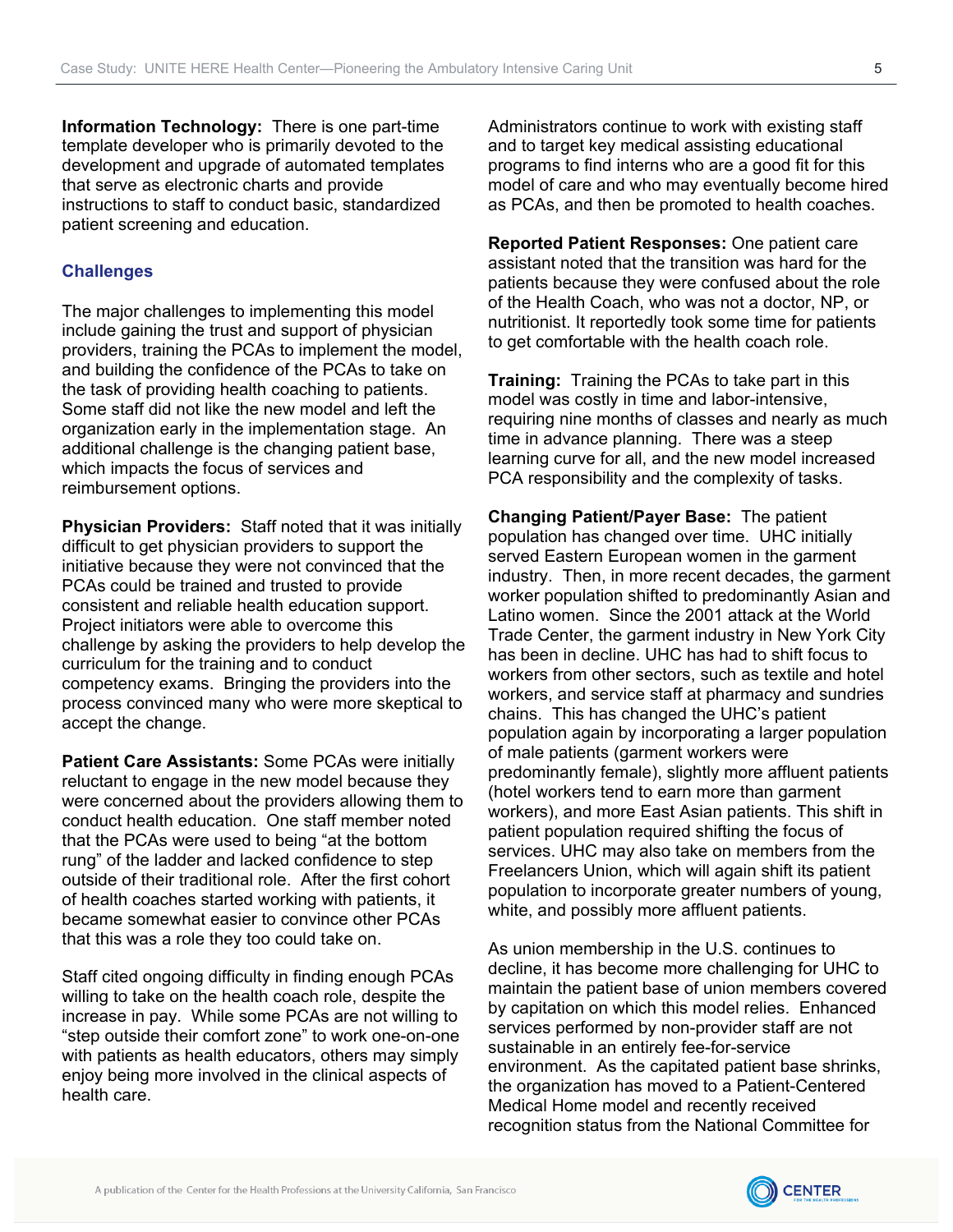<span id="page-5-0"></span>Quality Assurance with the hope that insurers may cover the additional preventive services provided in this model.

## **Outcomes**

As a result of the success of the A-ICU project, the UHC moved to a Patient-Centered Medical Home mode of care and received NCQA recognition as a Level 3 Patient-Centered Medical Home in April 2010. The expanded role of the PCAs has reduced provider workloads and allowed UHC to build effective teams as a result and reduced dependence on nursing staff.

**Wait Times:** A major outcome of a number of recent initiatives, including the A-ICU, move to EHRs, and development of medical home teams has been a decrease in patient wait times. As noted earlier, patients used to have to take an entire day off from work to get all of their exams and labs done. Even with some improvements, visits often used to take more than one and up to two hours. Now with a redesign of patient flow, including development of the floor coordinator position to enhance provider and PCA workflow, all visits – including the longer visits with health coaches – average 48 minutes.

The current wait-time is "value-added" wait time because while patients are waiting to see a provider, they are engaging with other staff from the team. This produces cost-savings by decreasing the amount of time patients need to spend with providers, and helps patients avoid worsening health conditions and hospitalization.

**No-Show Rates:** The shorter wait time and reminder calls may have resulted in the decrease in UHC's noshow rate. UHC found that patients sometimes did not show up because they forgot their appointments. Now the PCAs call a day or two in advance to remind patients of upcoming visits.

**Walk-In Visits:** UHC used to have more walk-in visits - patients who could not navigate through the phone tree and would just show up. Because of increased access to staff made possible by the development of the all-department business card and elimination of the switchboard so that patients can always reach a PCA via cell phone, patients now often call in advance if they need to cancel an appointment and can call in on the "sick line" for

triage and possible same-day appointments. Finally, UHC designated slots within every provider's appointment book as "MD Returns," which are used for walk-ins and next-day appointments.

**Cost Savings:** UHC financial projections for the Special Care Center model suggested that the model had the potential to produce first year savings of up to 38% of net total spending for the care of the highest risk quintile of patients. $v$ 

In order to evaluate cost-savings, UHC staff analyzed data from the Laundry Fund, a self-insured fund of UNITE, for total PMPM spending in 2007. They found that members who were followed at UHC cost 17% less per member per month than those who were not served by UHC, and annual emergency room costs were 50% less for the health center group.<sup>[vi](#page-8-1)</sup>

> "Patients feel very well-taken care of. As health coaches, we do a lot of listening and a lot of that cannot be done with the provider. What the provider cannot do, we pick up. We can listen and figure out what they need."

*-Iris Leon, Floor Coordinator and Health Coach-*

**Provider Satisfaction:** Anecdotally, the increase in support has made providers' work with patients much more satisfying. There has been very little turnover in the provider staff in the past five years.

**Clinical Outcomes:** UHC has used its EHR system to track patient outcomes and document statistically significant improvements in patient outcomes attributable to its new model of providing care. UHC analyzed records from 510 diabetic patients who returned to the center continuously between May 2005 and August 2009. The data show statistically significant improvements in the percentage of patients with control of hemoglobin A1c at less than 7%; blood pressure readings below 130/80mmHg; and LDL cholesterol of less than 100 mg/dL. Markers of disease management such as yearly ophthalmology exams also improved significantly. The number of patients who had all three ABC (A1c, blood pressure, cholesterol) markers controlled rose from 13 to  $36\%$ .  $\frac{V}{I}$ 

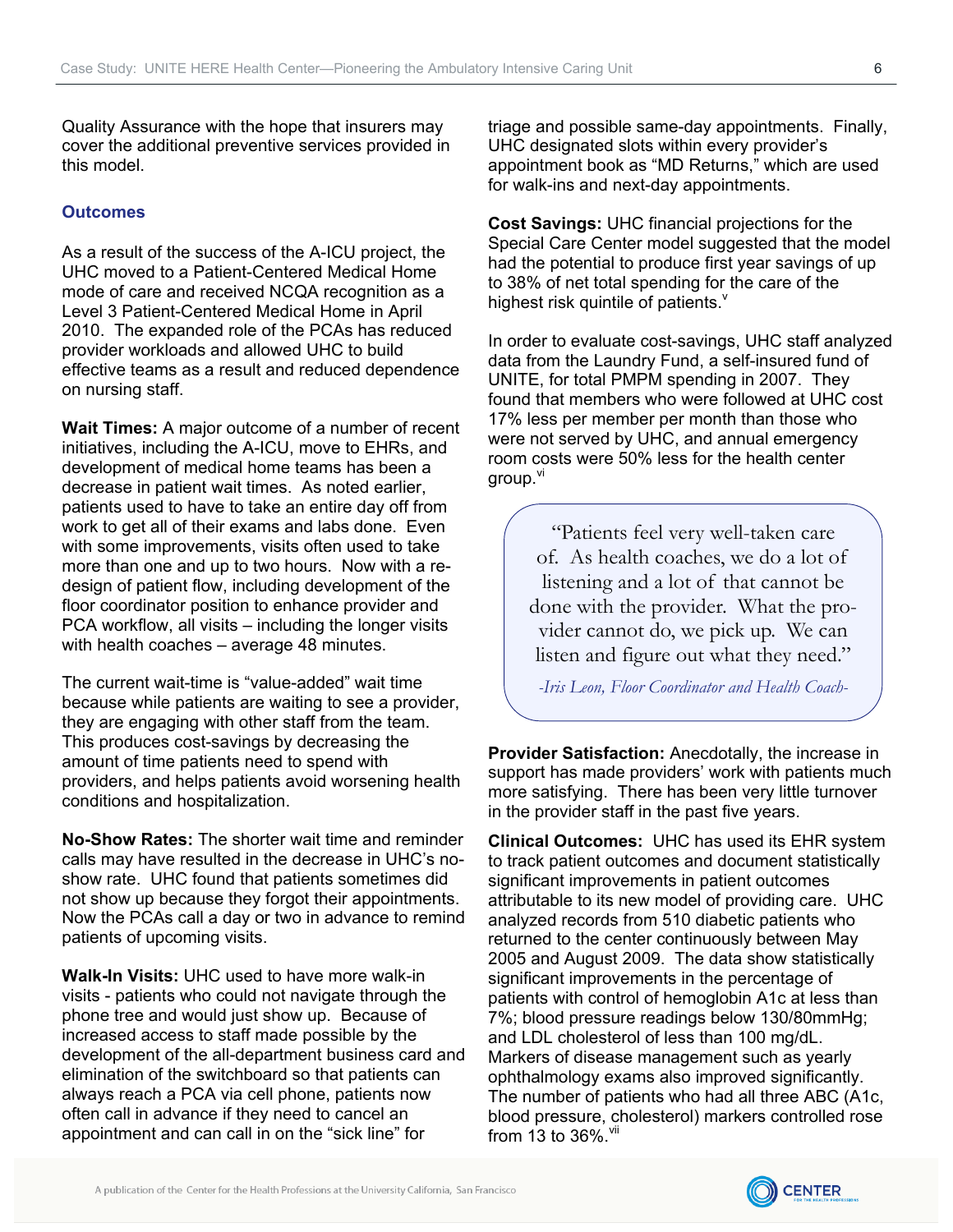<span id="page-6-0"></span>UHC measures for diabetes outcomes also compare favorably to citywide measures. For example, the percentage of diabetic UHC patients with controlled A1C levels (A1C≤9%) as of November 2008 was 95% compared to 57% for 2006 Medicaid enrollees with the City's Department of Health and Mental Hygiene. The 2008 percentage of UHC diabetic patients with controlled cholesterol was 70% compared to greater than 40% for Medicaid enrollees with the Department of Health and Mental Hygiene. Vili

**Patient Satisfaction:** Staff observed that patients will often tell their health coaches problems that they will not reveal to their providers because the patients find health coaches and PCAs less intimidating.

UHC has documented increases in patient satisfaction over time via patient surveys and patient testimonials.

# **MA Career Impacts**

The A-ICU initiative has expanded the job description for MAs and created a career path for them within the organization. They all receive additional training, which enhances their clinical and communication skills. Those who excel in the area of communication and critical thinking can move up into the roles of health coach and/or floor coordinator, and receive salary increases.

**Unionization:** UHC's patient care assistants, health coaches, and floor coordinators are unionized under [SEIU 32BJ \(Service Employees International Union\).](http://www.seiu32bj.org/index.asp) UHC works with the union on setting starting wages and developing new job classifications such as the health coach position. This contract is renegotiated every three years. The clerical staff is in a different union.

**Certification:** Upon hire, patient care assistants (PCAs) are not required to be certified. However, UHC requires that they become registered within three months of hire, preferably through American Medical Technologists, a certification agency and membership organization for medical assistants that require applicants to pass a standardized exam before certification and membership. MAs receive an approximately 17% increase in pay for becoming certified. This increase existed before the A-ICU initiative.

**Promotional Opportunities:** Prior to the A-ICU implementation, UHC gave pay increases for achieving registered medical assistant status and for performance.

Now, PCAs who successfully complete the ninemonth training can qualify to become a health coach, which brings a 12% pay increase. Within three months, the successful health coach is eligible for another raise, bringing the wage of the health coach to 20% higher than that of a registered PCA. Finally, an experienced PCA could also become a floor coordinator, which includes additional responsibilities and a 27% pay differential compared to a registered PCA.

PCAs can also move to the specialty clinics with additional training, and some have moved to the physical therapy department as physical therapy assistants.

Supervisors prefer to promote from within for all of these positions rather than hire outside.

**Benefits:** Patient care assistants receive health, dental, and vision coverage, and a uniform reimbursement. A pension is provided through their union. UHC encourages ongoing education and provides staff with a \$1,000 annual tuition reimbursement to pursue further education. These benefits existed before the A-ICU implementation.

One fifth to one-quarter of the existing PCAs have made use of the tuition reimbursement over the last two years. While there are not many RNs/LPNs at UHC, the organization and its programs are always evolving and it is feasible that roles could be developed to accommodate long-term staff who upgrade their education.

**Retention:** While UHC initially lost some provider staff as a result of adopting this initiative, they have experienced stable staffing among primary care physician providers over the last four to five years. Staff report that the retention rate of PCAs has improved. In the last eleven years, UHC has lost approximately four PCAs to career advancement or move to another organization. Staff cite the great benefits, career ladder and learning environment as pluses. They also noted that the move to the A-ICU model and adoption of the Medical Home has instilled a spirit of teamwork. One staff member observed, "When people leave, we are devastated."

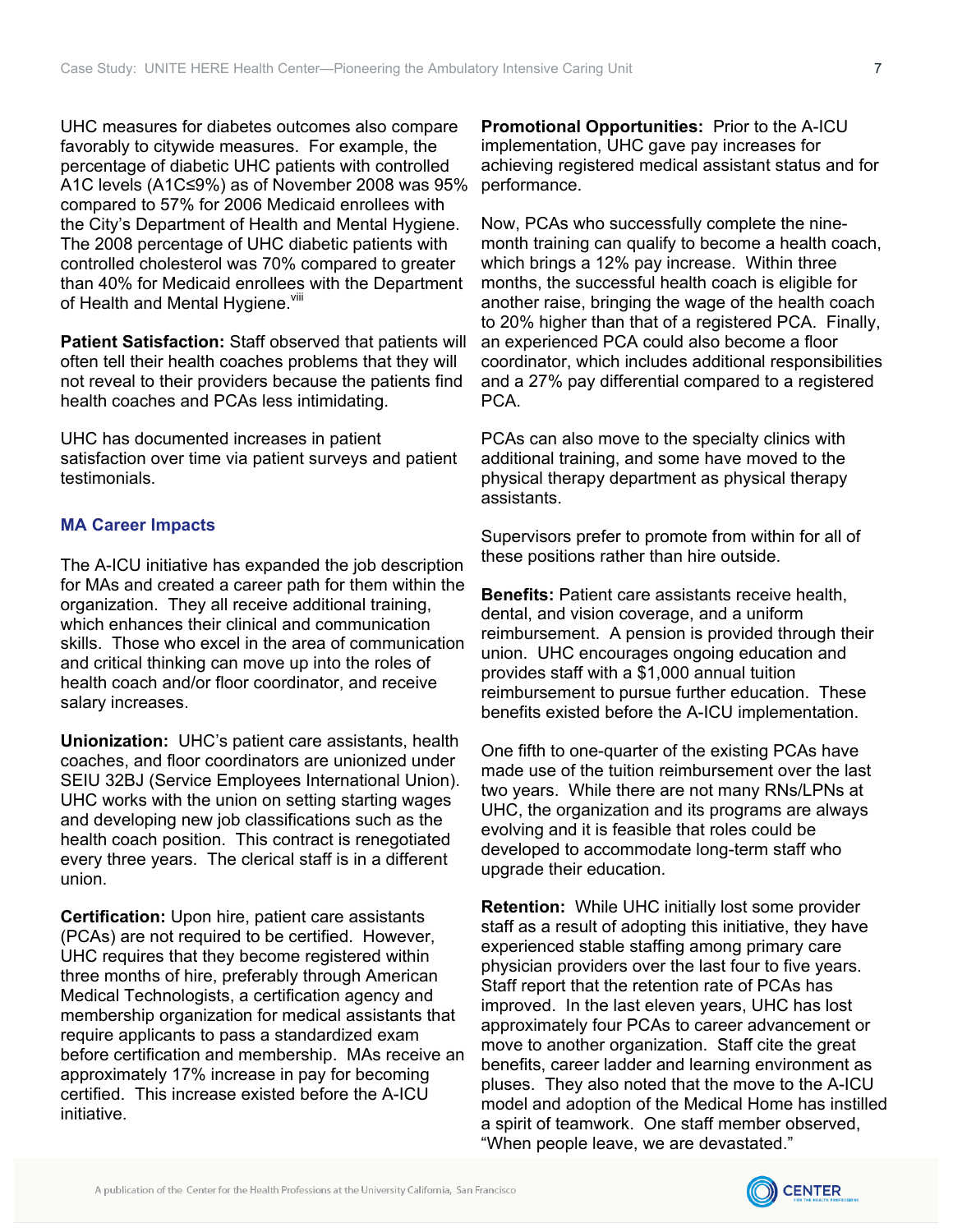**Satisfaction & Aspirations:** Staff noted that this initiative has enhanced PCA confidence and selfesteem, and has encouraged some of them to become more interested in furthering their health care careers as a result. Several are using the annual \$1000 tuition reimbursement to pursue nursing degrees. PCAs and health coaches also cited job satisfaction as a bonus, noting that they enjoyed interacting with patients and watching patients improve.

**Recruitment:** UHC works with local medical assisting schools to place interns at the site. If these interns are a "good fit", they may be hired to fill openings for PCAs. The Human Resources Department reportedly receives many inquiries from both MA schools and individuals about internships and employment at the UHC, and interns generally wanting to work there after completing their training.

## **Future Plans**

Because of the success of the initial pilot for this program, UHC has spread the A-ICU model to its entire operation. With certification as a Patient-Centered Medical Home, the organization hopes to sustain this model of health care by seeking appropriate reimbursement to cover the additional services.

Administrators are working with local colleges and universities to investigate next steps for education and career development for those choosing the health coach track, and looking at selective recruitment of MA interns to ensure the next generation of PCAs capable of becoming health coaches.

## **Replication and Lessons Learned**

This model could be replicated elsewhere, but there are certain factors that make replication more likely to be successful.

- The *reimbursement structure* must be such that it can cover the added costs of non-provider staff such as health coaches. Monthly *capitation*, specific to case management services, is what allows this health center to innovate and deliver non-reimbursed services.
- Administrators must develop *physician buy-in* and trust between the providers and patient care

assistant staff. Staff noted that starting with a pilot program before implementing this model center-wide helped to fine-tune the model and prove that it worked, which encouraged greater likelihood of acceptance. Including providers in competency evaluations for PCAs and health coaches also helped.

- *Extensive training* is required to enable patient care assistants to work within this model, and pre-selection of staff with the right attitude, interest, and communication skills facilitates this process.
- *Adequate protected meeting and training time* are essential to enhancing buy-in and a stronger overall team approach to providing care. An organization wishing to replicate this model, particularly the PCA training, needs to be large enough to cover the necessary dedicated staff time both financially and logistically.

The UNITE HERE Health Center has invested in existing staff by developing an intensive training program to capitalize upon the skills and qualities of its large pool of medical assistants. The standardized curriculum and customized electronic health record system developed by UHC support and sustain this effort. All MA staff members have enhanced skills as a result and the opportunity to advance in responsibility and pay. This has enabled the organization to adopt a team-based model that, in conjunction with other initiatives, has improved efficiency, clinician support, and patient outcomes. UHC has copyrighted its curriculum so that it can be shared with other organizations wishing to implement a similar model.